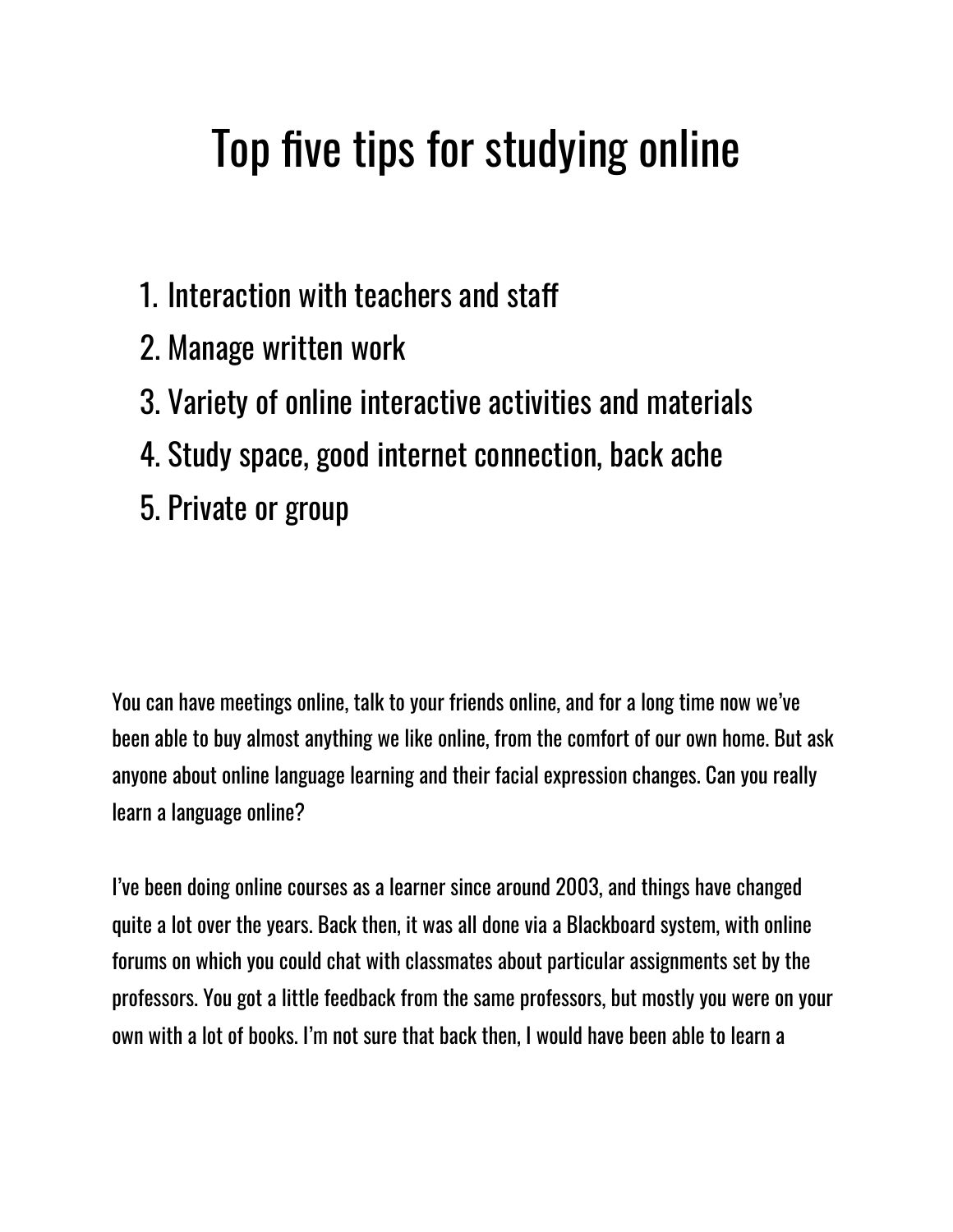language online. However, now things are much different, and the technology we have these days allows for a very different experience.

Here is some advice for if you are thinking of studying English, or any language, online.

### Being part of a community: Interaction with teachers and staff

Possibly the most important aspect of learning anything is being part of a community and support from the professionals. The interaction you get working with your teacher in an online classroom, via Zoom, Skype, or Google Classrooms is important, but so are a number of other points of communication.

- $\bullet$  Get to know the staff at the school; schedule regular online meetings with them so that you can get to know who they are, what their areas of expertise are, and how they can help you. It's really important that you have an opportunity to voice concerns, ask questions, and get advice as often as you can. A small problem can be quickly solved by staff if you have an opportunity to talk with them, but if you're online, and don't have any interaction with staff, only a once a week lesson with a teacher, these problems can build up and create a much greater sense of dissatisfaction and unease.
- Meet with your teachers outside class time. Again, you should feel that you are getting as much support as you need. Often a teacher has a specific set of goals they want to get through in a lesson, and it may feel as though you can't bother them with extraneous questions during this time. You might also be embarrassed to ask in front of other students if you're in an online group class. If you were in an actual physical school you could easily talk to your teacher for five minutes outside class, but online you can't do this. So you have to create opportunities to do so. A school should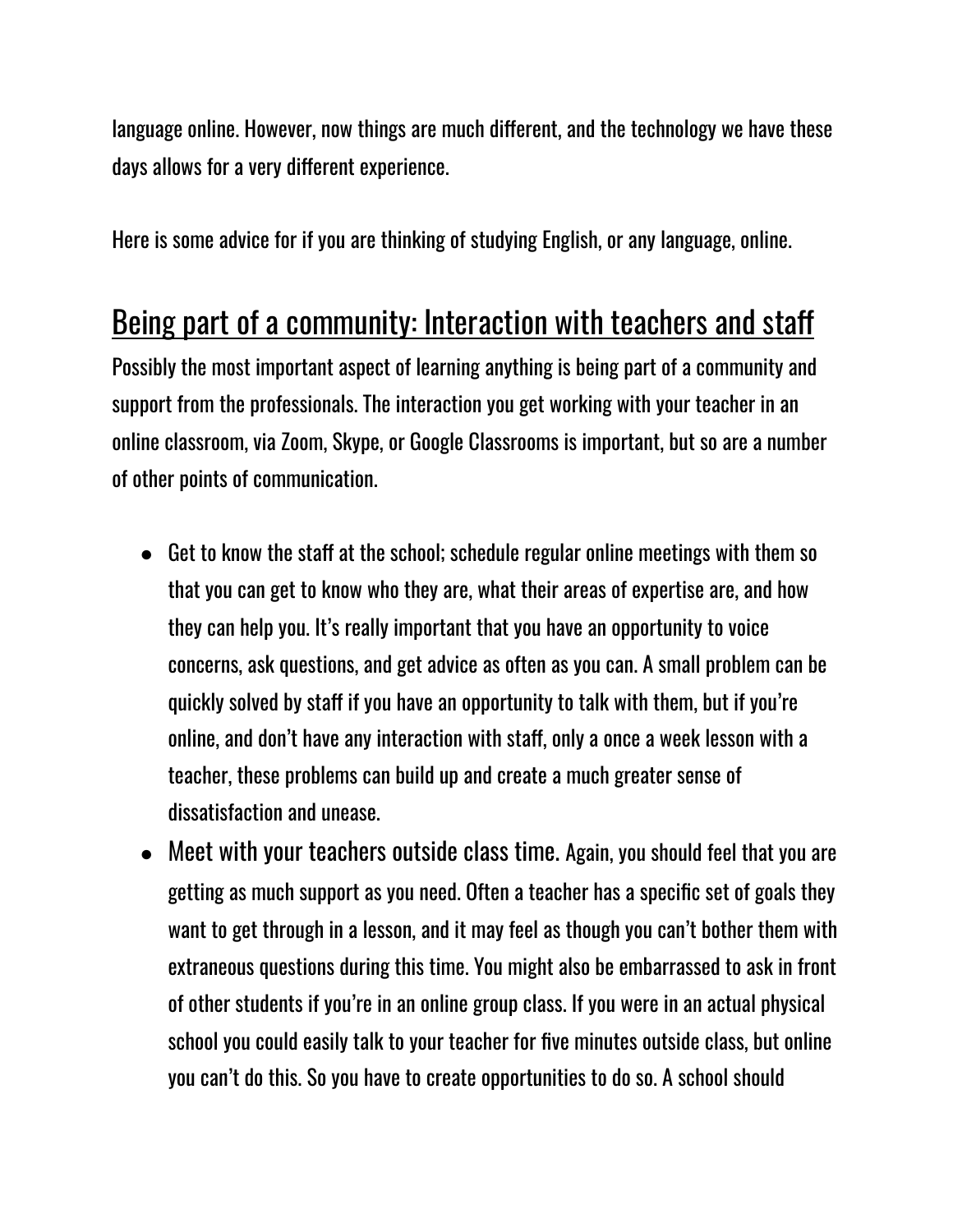provide this for students in the form of counselling sessions for students, or consultation time; where a teacher is available online for a set period of time each week in which students can pop online and chat for ten minutes or so about anything they are concerned about. Learning a language should be incredibly enjoyable, but there are always questions about this or that, and you need to be able to address these as soon as possible, so that you can find an answer, a solution, and move on to the next challenge.

### Managing your written work

A crucial aspect of learning a language effectively and efficiently is that of doing as much written work as you can. From regular diary writing to writing imaginative stories or preparing presentations, the act of writing more quickly reinforces recently acquired language, allowing you to move on and learn more. Link to PJ Complete Study Guide

However, if you're not in a physical classroom, how can your teacher effectively read and mark you work? One of the fastest and most convenient ways to do this is through Google Docs. If you have a Google account, you can access Google Docs and share work you've created with anyone.

- Open Google docs on your browser
- Open a new document
- Write your assignment (it will save automatically)
- In the top right of the page you'll see a share button; click it to reveal your share options
- The share options are 1) anyone on the internet can view this link (not a good option if you want privacy!) 2) Only people added can open with this link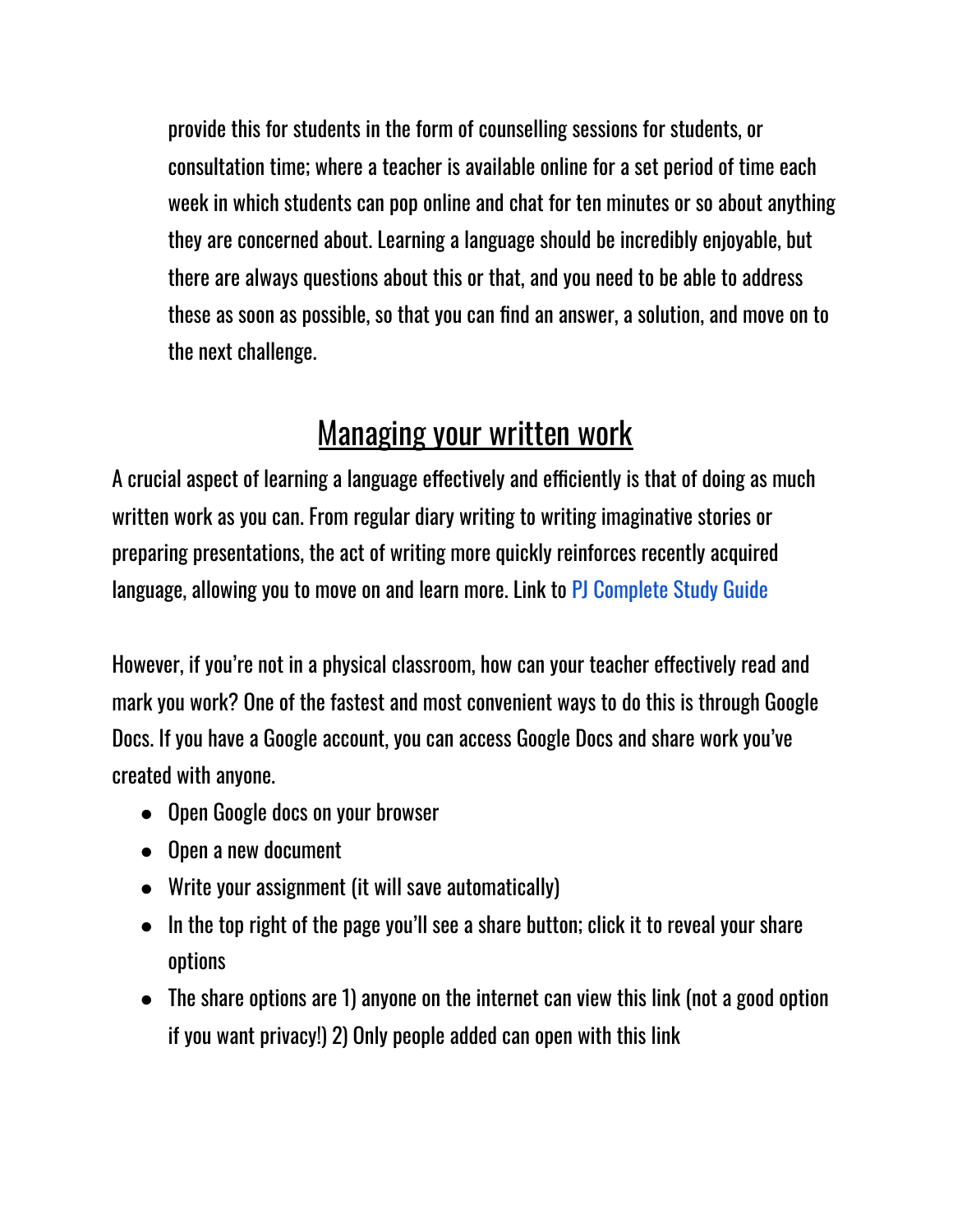- Choose option 2; make sure you have the email address of your teacher and send them the link.
- Make your teacher an Editor, as in picture, otherwise they won't be able to add any comments
- They will be able to open and share the document with you in class so that you can both view it at the same time and discuss any issues you both want to discuss.

| • Write your assignment (it will<br>Share with people and groups |                |  |
|------------------------------------------------------------------|----------------|--|
| P PHILLIP JAMESお問合せ ×                                            | Editor -       |  |
| Notify people                                                    |                |  |
| Message                                                          |                |  |
|                                                                  |                |  |
| Top five tips for studying online<br>E                           |                |  |
| <b>Send feedback to Google</b>                                   | Send<br>Cancel |  |
|                                                                  |                |  |

## Variety of online interactive activities and materials

Even if you are right at the start of learning a language, a complete beginner, or someone with a few years experience, you are going to need a variety of activities and materials to ensure you effectively and efficiently learn the language. Learning a language simply by talking to someone for an hour or so a week would be rather like learning to play tennis by simply practicing your backhand hitting the ball against a wall for an hour each week.

Your online school should provide a great range of online activities and materials because our brains need this variety in order to learn effectively. Integrated learning means using speaking skills in conjunction with reading, writing, and listening skills, as well as a good focus on pronunciation, and vocabulary and grammar practice. In your school, you should look for the following:

● Integrated video work: studying relevant vocabulary, discussing the topic of the video, watching the video, discussing its content and being challenged to answer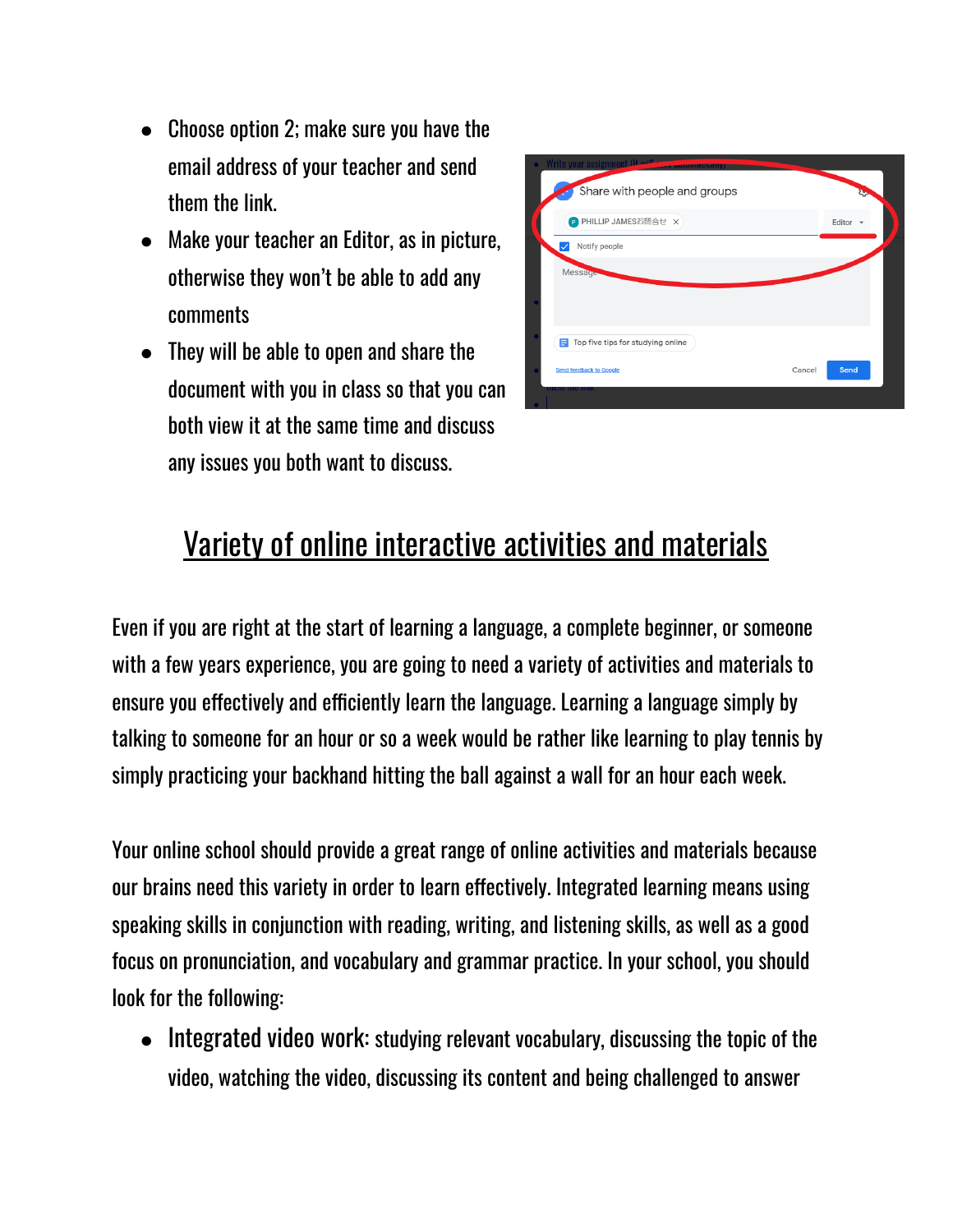specific questions relating to its content, and finally, as a homework assignment; writing a summary of the video content.

- Research projects:
	- $\circ$  research a subject in English that you have a keen interest in
	- $\circ$  discuss your research with your teacher or classmates and talk about how to organise your research into an appropriate presentation format
	- $\circ$  work on this at home
	- $\circ$  in the next class give a presentation to your teacher or classmates
	- $\circ$  finally, provide opportunities for questions and feedback

This is very similar to how you would create a presentation for work, and indeed these days, as online working increases, it is very likely many people will be doing this more and more online, and not in physical office spaces.

- Online quizzes: because you're not actually physically in a room with your teacher or other students, the online experience can feel quite isolating. There isn't the opportunity to interact with people in the same way as you would in a regular classroom. You need something more exciting and fun to maintain your motivation and a variety of fun games and quizzes are essential in providing this. It also changes the focus of the interaction you experience online, from being a basic two way conversation, to being something much more interactive, whereby you, as a student, get to use your pc to read questions, discuss and input answers, and get feedback.
	- $\circ$  You may want to do them on a pc rather than on your phone though, as you need to input words and phrases, which can be somewhat inconvenient if you're using your phone.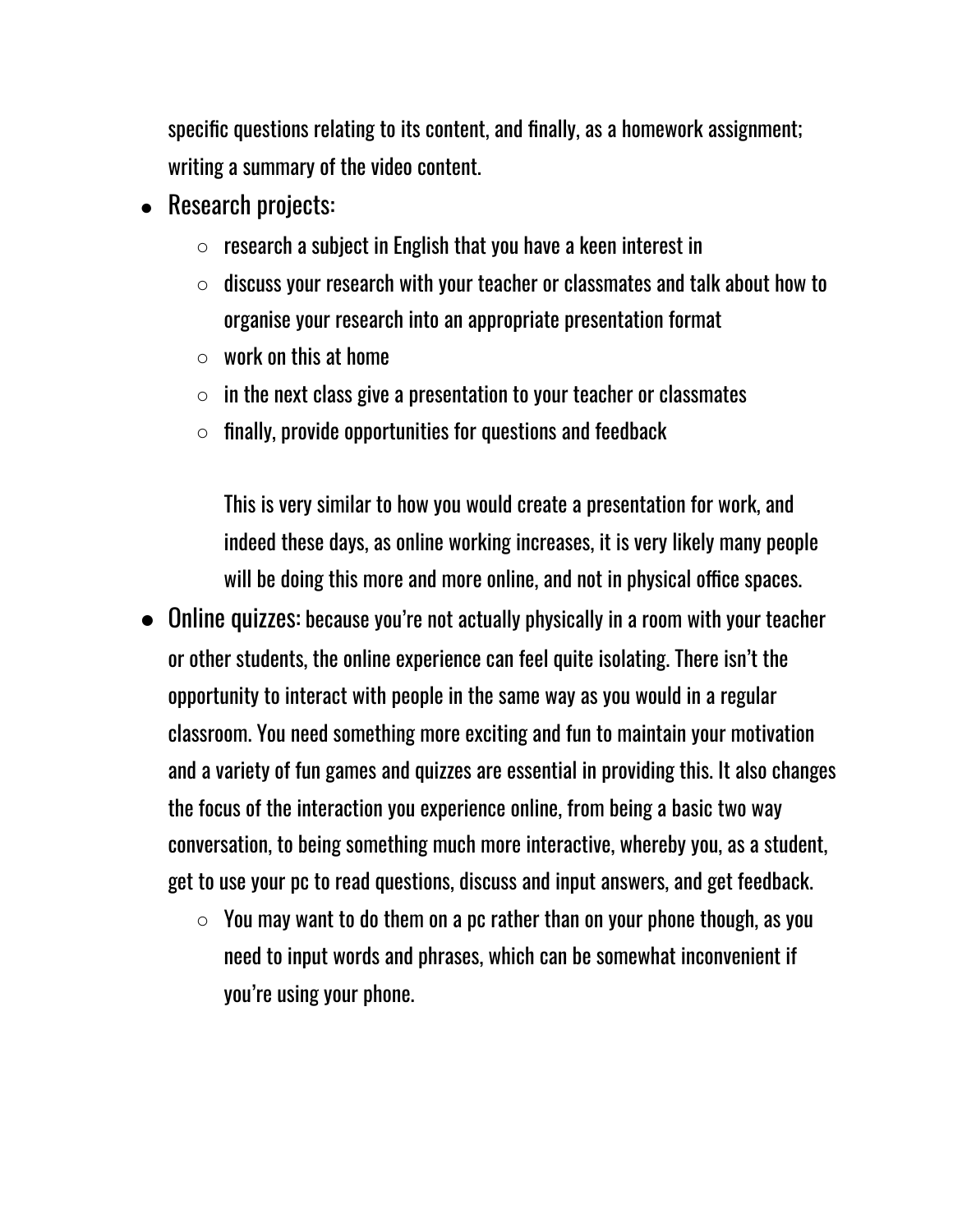This variety and change of focus is essential in helping your brain consolidate what you are learning. It is much more difficult for you to learn something if the pace and range of activities are too narrow, in short; fewer activities and materials is more likely to lead to something close to boredom, which everyone knows is when your brain switches off!

## Study space, good internet connection, back ache

One difference you may have realised exists between a physical school and studying online is the place in which you study. Schools are designed as a learning environment, and mentally, once you are in the classroom, you are *ready to focus and learn*. You need to recreate this environment at home.

If you have the luxury of having a designated room in which you can arrange your pc, books, ect, and have them there all ready, whenever you study, great. However, it's not uncommon to have to study in the living room or a bedroom.

- Try keeping all your language study materials in a large enough box, which can be pulled out quickly whenever you need it
- Not being able to find pens, notebooks, spare paper, is going to increase your frustration and decrease your ability to focus; you're not going to be able to learn as much as you'd like, and if you don't realise this is the cause of your slow progress you might even give up unnecessarily or too early.
- Lighting: if your room doesn't have a bright light, try to buy a small desk lamp that you can store in your box along with your other materials. Low lighting is going to make it difficult to read, make you sleepy, and then, of course..., you're going to fall asleep.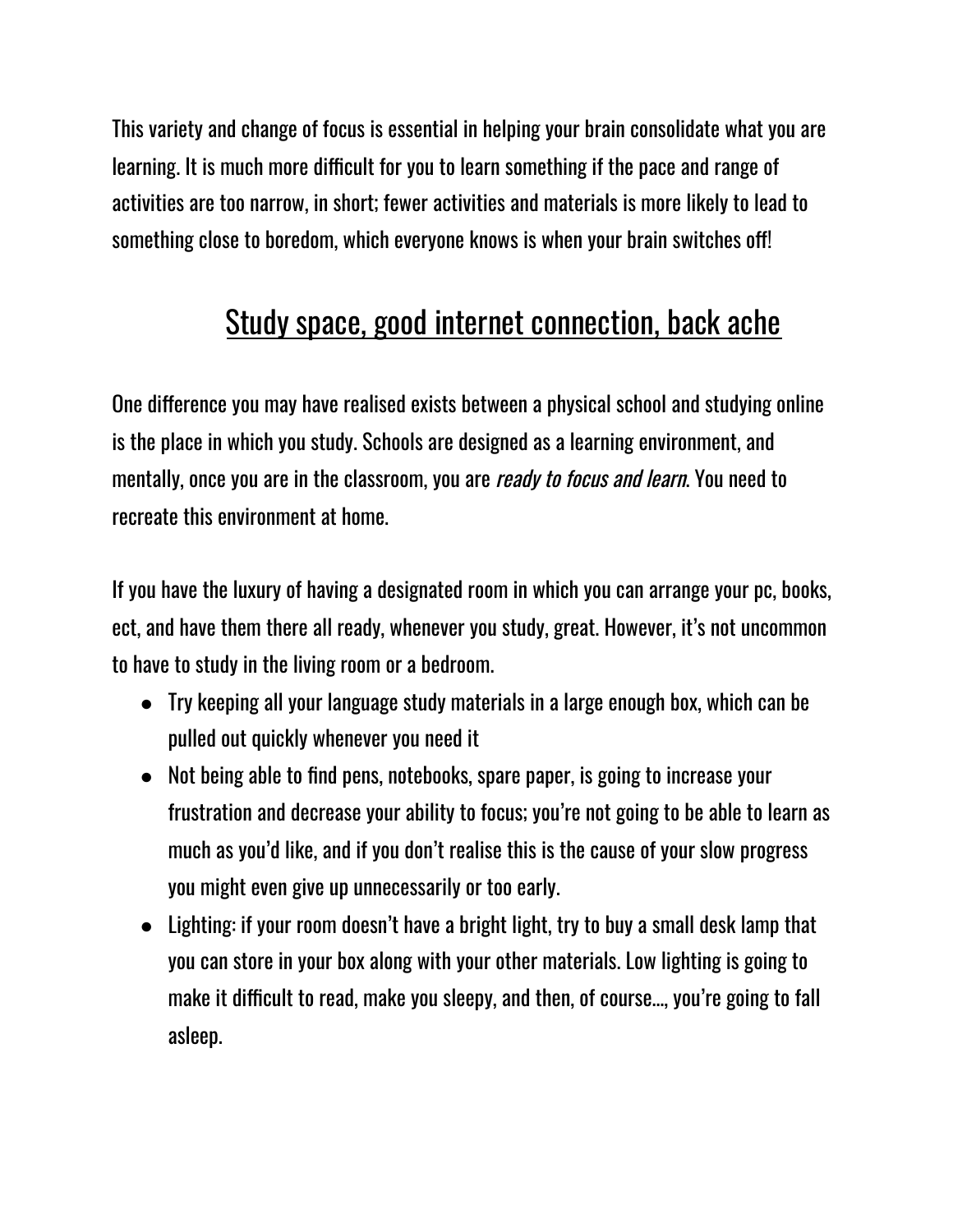- Taking a language class on your phone is not a good idea. I've had plenty of university students try to do this because they don't have access to the internet, and use the mobile phone instead. If you do this, you won't be able to read much of what is on your screen, it will be almost impossible to do anything other than talk.Not great if your teacher has planned some fun activities which involve using other websites, or possibly worse, if you need to work with other students using online materials. You're going to let your team down.
- Internet connection: in my house my study room is somewhat far from the internet router so I need a [wifi](https://www.amazon.co.jp/s?k=%E4%B8%AD%E7%B6%99+%E5%99%A8&adgrpid=53369111516&gclid=CjwKCAiA8Jf-BRB-EiwAWDtEGoZv3dobg-fJytGE_36sYkB62cACo9P3jTcqA14utkx9qliuCvr7ABoCAIYQAvD_BwE&hvadid=338568742955&hvdev=c&hvlocphy=1009519&hvnetw=g&hvqmt=e&hvrand=2151902290515188300&hvtargid=kwd-380120718847&hydadcr=23281_11077959&jp-ad-ap=0&tag=googhydr-22&ref=pd_sl_34cfwq34dk_e) [repeater](https://www.amazon.co.jp/s?k=%E4%B8%AD%E7%B6%99+%E5%99%A8&adgrpid=53369111516&gclid=CjwKCAiA8Jf-BRB-EiwAWDtEGoZv3dobg-fJytGE_36sYkB62cACo9P3jTcqA14utkx9qliuCvr7ABoCAIYQAvD_BwE&hvadid=338568742955&hvdev=c&hvlocphy=1009519&hvnetw=g&hvqmt=e&hvrand=2151902290515188300&hvtargid=kwd-380120718847&hydadcr=23281_11077959&jp-ad-ap=0&tag=googhydr-22&ref=pd_sl_34cfwq34dk_e)  $($ 中継器) This is great, as otherwise my internet connection is poor, and my online class is almost always broken up by the bad connection.



#### Backache

The final issue here is backache. In a regular classroom, your teacher will know that sitting down for long periods of time is going to cause some people to develop a bad back, so the teacher has everyone stand up regularly, and move around the class, talking in pairs, asking questions, etc. If you're online for a long period of time, you need to do some of the following:

- have the pc high enough so that your shoulders and back are not hunched over
- $\bullet$  Try finding a place where you can put the pc so that you can actually stand up whilst taking the class; I frequently do this whilst I am teaching. I put my pc on a shelf on one of my bookshelves and stand up. Whenever I do this I might get tired feet after a while, but that's nothing compared to back pain.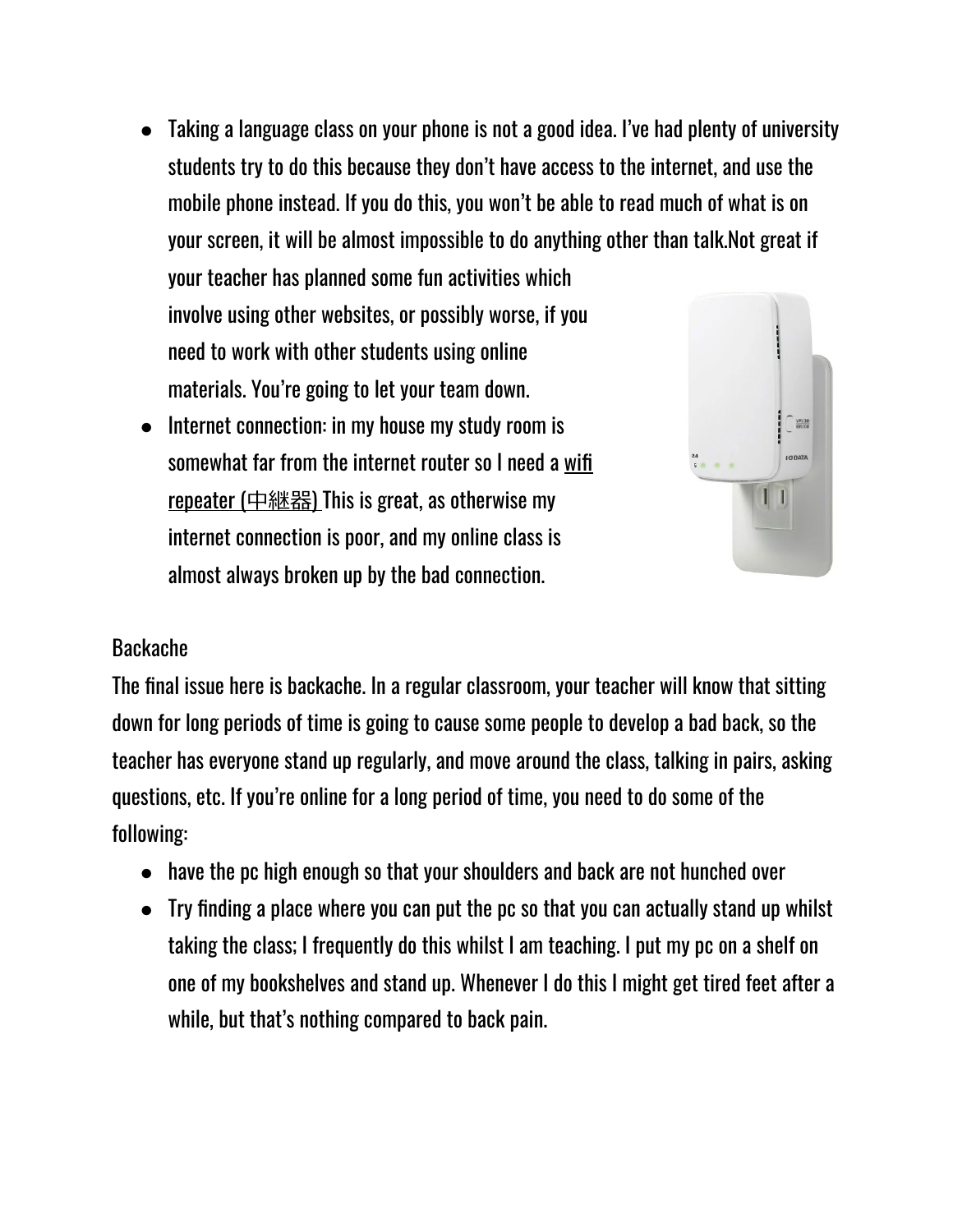## One-to-one or group lessons

A lot of people tend to assume that studying online means studying one to one with a teacher. However, there are advantages and disadvantages to both one-to-one lessons and group lessons; it mostly depends on your personality and your needs

### One-to-one lessons

#### Advantages

- You can ask your teacher questions whenever you want
- You can talk about only the things you are interested in
- The teacher can focus all their attention on you and the issues related to your progres and language development
- There is more flexibility with your schedule
- You don't need to worry if you are somewhat shy or embarrassed about speaking in front of others

#### Disadvantages

However, there are a few drawbacks. Most importantly, you don't usually conduct business one to one, and with the same person. Usually, you are working with many different people, so it's important to be able to express yourself in a number of different ways, depending on who you are talking to, and for you to be able to understand a whole range of different accents and styles of English.

You should also pay attention to the fact that your teacher is highly likely to adapt their own English so that you can understand them. This is good for the classroom, and avoids making